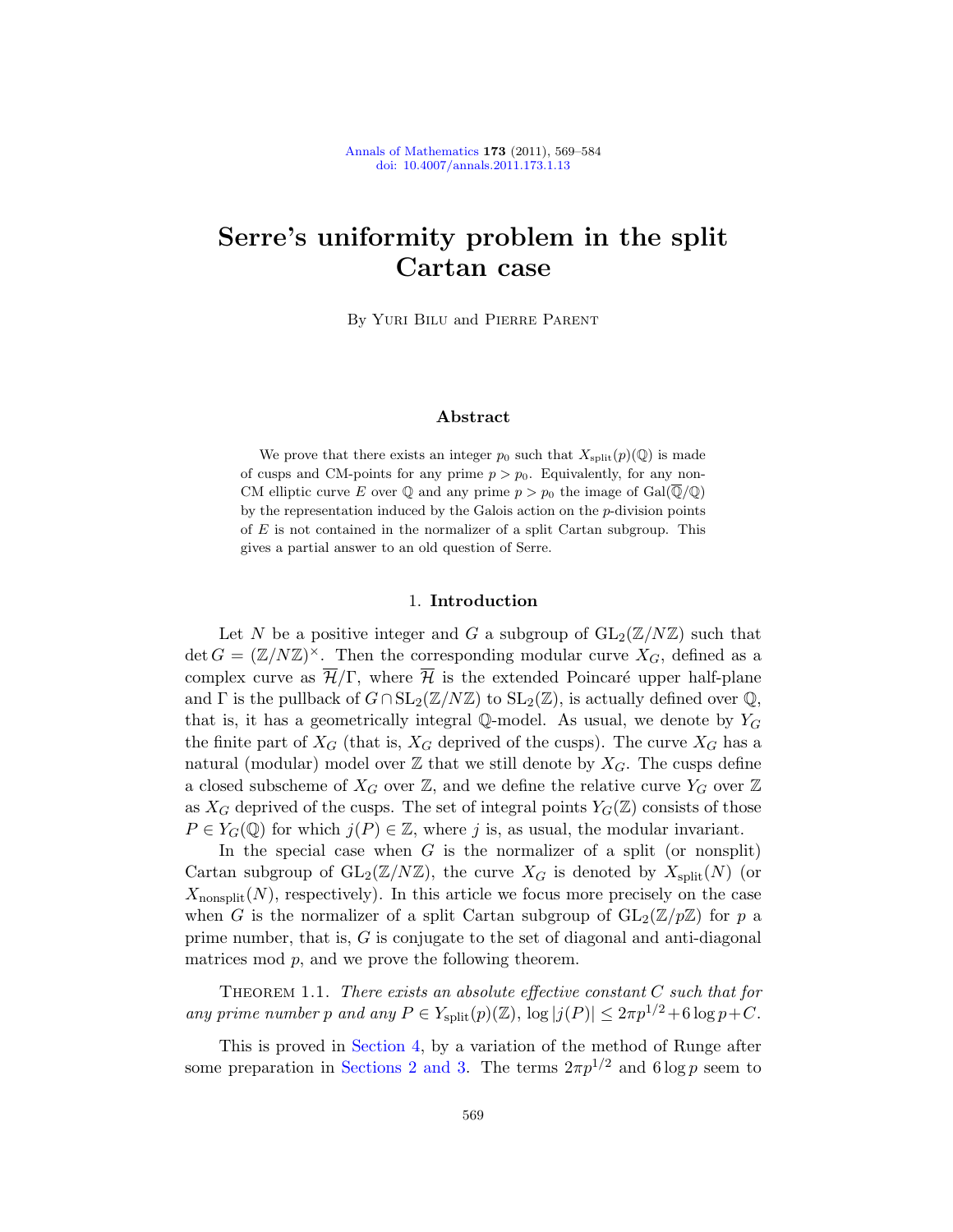be optimal for the method. The constant C may probably be replaced by  $o(1)$ when p tends to infinity.

We apply [Theorem 1.1](#page-0-0) to the arithmetic of elliptic curves. Serre proved [\[23\]](#page-15-0) that for any elliptic curve E without complex multiplication (CM in the sequel), there exists  $p_0(E) > 0$  such that for every prime  $p > p_0(E)$  the natural Galois representation

$$
\rho_{E,p}: \text{Gal}(\overline{\mathbb{Q}}/\mathbb{Q}) \to \text{GL}(E[p]) \cong \text{GL}_2(\mathbb{Z}/p\mathbb{Z})
$$

is surjective. Masser and Wüstholz  $[14]$ , Kraus  $[10]$ , and Pellarin  $[21]$  gave effective versions of Serre's result; for more recent work, see, for instance, Cojocaru and Hall [\[6\]](#page-14-1), [\[7\]](#page-14-2).

Serre asked whether  $p_0$  can be made independent of E:

Does there exist an absolute constant  $p_0$  such that for any non-CM elliptic curve E over Q and any prime  $p > p_0$  the Galois representation  $\rho_{E,p}$  is surjective?

We refer to this as "Serre's uniformity problem". The general guess is that  $p_0 = 37$  would probably do.

The group  $GL_2(\mathbb{Z}/p\mathbb{Z})$  has the following types of maximal proper subgroups: normalizers of (split and nonsplit) Cartan subgroups, Borel subgroups, and "exceptional" subgroups (those whose projective image is isomorphic to one of the groups  $A_4$ ,  $S_4$  or  $A_5$ ). To solve Serre's uniformity problem, one has to show that for sufficiently large  $p$ , the image of the Galois representation is not contained in any of the above listed maximal subgroups. (See [\[16,](#page-15-3) §2] for an excellent introduction into this topic.) Serre himself settled the case of exceptional subgroups (see the introduction of  $[15]$ ), and the work of Mazur  $[17]$ on rational isogenies implies Serre uniformity for the Borel subgroups; so to solve Serre's problem we are left with the Cartan cases. Equivalently, one would like to prove that, for large  $p$ , the only rational points of the modular curves  $X_{split}(p)$  and  $X_{nonsplit}(p)$  are the cusps and CM points, in which case we will say that the rational points are *trivial*.

In the present article we solve the split Cartan case of Serre's problem.

<span id="page-1-0"></span>THEOREM 1.2. There exists an absolute constant  $p_0$  such that for  $p > p_0$ every point in  $X_{split}(p)(\mathbb{Q})$  is either a CM point or a cusp.

In other words, for any non-CM elliptic curve  $E$  over  $\mathbb Q$  and any prime  $p > p_0$  the image of the Galois representation  $\rho_{E,p}$  is not contained in the normalizer of a split Cartan subgroup.

Several partial results in this direction were available before. In [\[20\]](#page-15-6), [\[22\]](#page-15-7) it was proved, by very different techniques, that  $X_{split}(p)(\mathbb{Q})$  is trivial for a (large) positive density of primes; but the methods of loc. cit. have failed to prevent a complementary set of primes from escaping them. In [\[2\]](#page-14-3) we allowed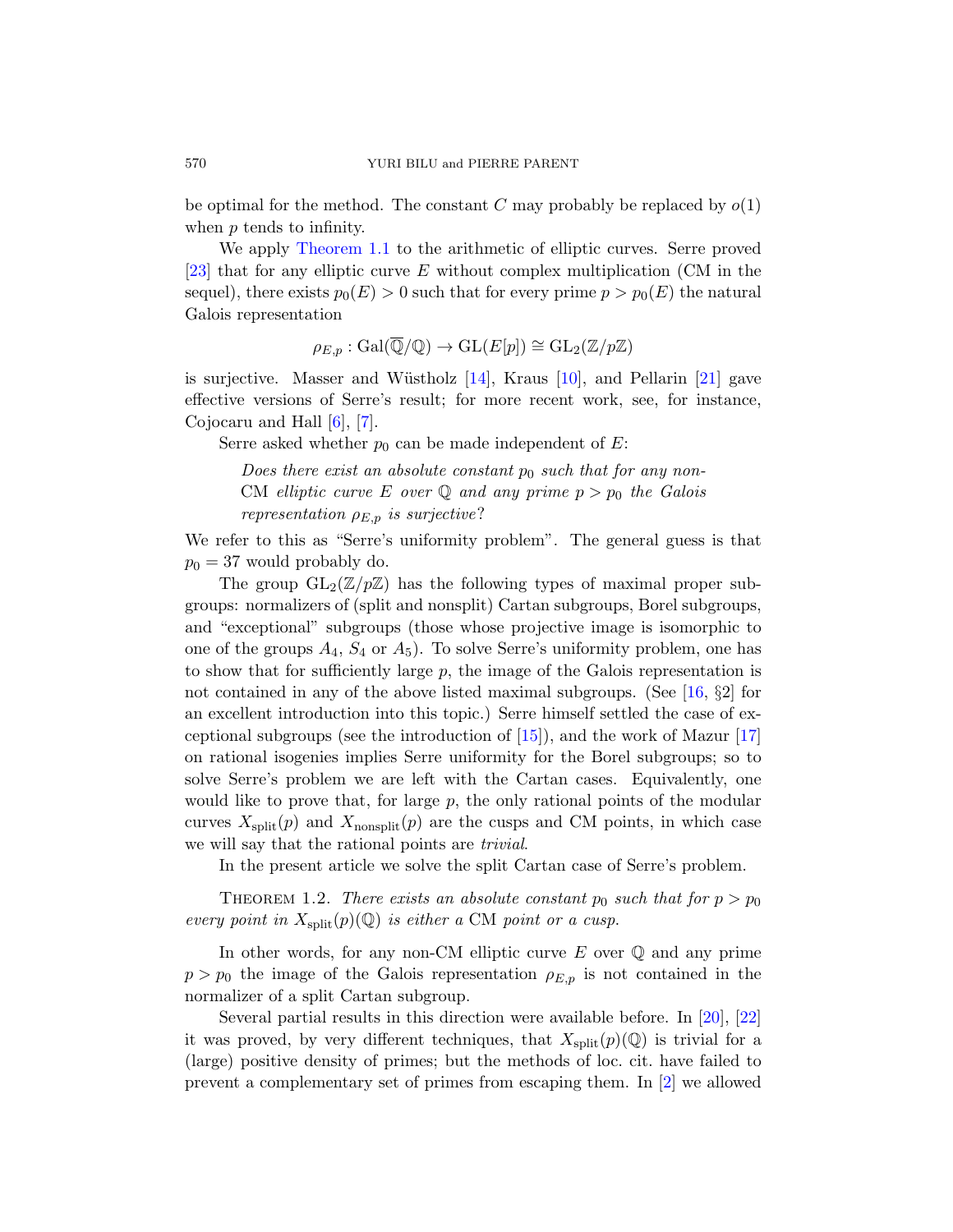ourselves to consider Cartan structures modulo higher powers of primes, and showed that, assuming the Generalized Riemann Hypothesis,  $X_{split}(p^5)(\mathbb{Q})$  is trivial for large enough p.

Regarding possible generalizations, note that Runge's method applies to the study of integral points on an affine curve  $Y$ , defined over  $\mathbb{Q}$ , if the following Runge condition is satisfied:

(R) Gal( $\overline{\mathbb{Q}}/\mathbb{Q}$ ) acts nontransitively on the set  $X \setminus Y$ ,

where X is the projectivization of Y. The Runge condition is satisfied for the curve  $X_{split}(p)$  because it has two Galois orbits of cusps over  $\mathbb{Q}$ . Runge's method also applies to other modular curves such as  $X_0(p)$ , but, unfortunately, it does not work (under the form we use) with  $X_{\text{nonsplit}}(p)$ , because all cusps of this curve are conjugate over Q and the Runge condition fails. Moreover, we need a weak version of Mazur's method to obtain integrality of rational points, and this is believed not to apply to  $X_{\text{nonsplit}}(p)$ , because (the parity part of) the Birch and Swinnerton-Dyer conjecture predicts that the Jacobian of the latter curve has no nontrivial quotient of rank 0 over  $\mathbb{Q}$ ; see [\[5\]](#page-14-4) for more details. Actually, it is of interest that the Euler system constructed by Kato [\[9\]](#page-14-5) to prove the triviality of the rank of Jacobian quotients in the modular cases relies on the same Siegel functions as those we use in Runge's method; so it seems that both obstructions in applying our method to the nonsplit case come from the lack of sufficiently many Galois orbits of cusps over Q. Several other applications of our techniques are however possible, and at present we work on applying Runge's method to general modular curves over general number fields; see [\[2\]](#page-14-3), [\[3\]](#page-14-6). For more on Runge's method the reader may consult [\[4\]](#page-14-7), [\[12\]](#page-15-8).

Acknowledgments. We thank Daniel Bertrand, Imin Chen, Henri Cohen, Bas Edixhoven, Loïc Merel, Joseph Oesterlé, Federico Pellarin, Vinayak Vatsal, and Yuri Zarhin for stimulating discussions and useful suggestions. We also thank the anonymous referee for thorough reading of the manuscript.

Yuri Bilu thanks Michael Sazonov for hospitality and Elina Wojciechowska for inspiration on July 19, 2008 in the Swiss Alps, where one of the key ideas of his contribution to this work emerged.

Pierre Parent dedicates this work to Eric Sopena and Christophe Bavard. ´

*Convention.* Everywhere in this article the  $O(\cdot)$ -notation, as well as the Vinogradov notation " $\ll$ " implies absolute effective constants.

## 2. Siegel functions

<span id="page-2-0"></span>As above, we denote by H the Poincaré upper half-plane and put  $\overline{\mathcal{H}}$  =  $\mathcal{H} \cup \mathbb{Q} \cup \{i\infty\}$ . For  $\tau \in \mathcal{H}$ , as usual we put  $q = q(\tau) = e^{2\pi i \tau}$ . For a rational number a we define  $q^a = e^{2\pi i a \tau}$ . Let  $\mathbf{a} = (a_1, a_2) \in \mathbb{Q}^2$  be such that  $\mathbf{a} \notin \mathbb{Z}^2$ ,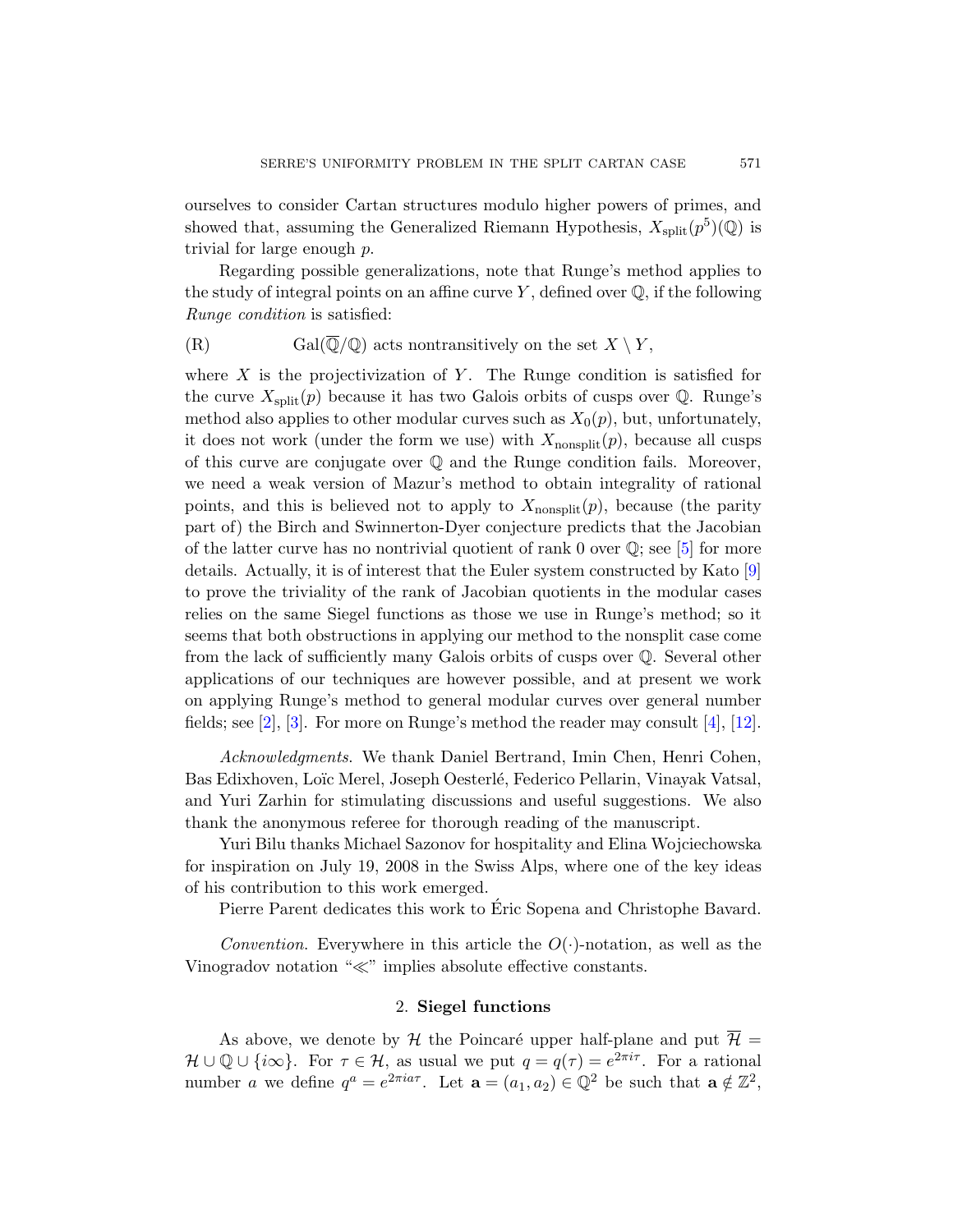and let  $g_{\mathbf{a}} : \mathcal{H} \to \mathbb{C}$  be the corresponding *Siegel function* [\[11,](#page-15-9) §2.1]. Then we have the following infinite product presentation for  $g_{\mathbf{a}}$  [\[11,](#page-15-9) p. 29]:

<span id="page-3-2"></span>
$$
(1) \ \ g_{\mathbf{a}}(\tau) = -q^{B_2(a_1)/2} e^{\pi i a_2(a_1-1)} \prod_{n=0}^{\infty} \left(1 - q^{n+a_1} e^{2\pi i a_2}\right) \left(1 - q^{n+1-a_1} e^{-2\pi i a_2}\right),
$$

where  $B_2(T) = T^2 - T + 1/6$  is the second Bernoulli polynomial. We also have  $[11, pp. 27-30]$  $[11, pp. 27-30]$  the relations

<span id="page-3-0"></span>(2) 
$$
g_{\mathbf{a}} \circ \gamma = g_{\mathbf{a}\gamma} \cdot (\text{a root of unity}) \quad \text{for} \quad \gamma \in SL_2(\mathbb{Z}),
$$

<span id="page-3-1"></span>(3)  $g_{\mathbf{a}} = g_{\mathbf{a}'} \cdot (\text{a root of unity}) \text{ when } \mathbf{a} \equiv \mathbf{a'} \mod \mathbb{Z}^2.$ 

Note that the root of unity in [\(2\)](#page-3-0) is of order dividing 12, and in [\(3\)](#page-3-1) of order dividing 2N, where N is the denominator of a (the common denominator of  $a_1$ ) and  $a_2$ ). (For [\(2\)](#page-3-0) use properties **K** 0 and **K** 1 of loc. cit., and for [\(3\)](#page-3-1) use **K** 3 and the fact that  $\Delta$  is modular of weight 12.) Moreover,

(4) 
$$
g_{\mathbf{a}} \circ \gamma = g_{\mathbf{a}} \cdot (\text{a root of unity}) \text{ for } \gamma \in \Gamma(N),
$$

the root of unity being of order dividing 12N, because  $g_{\mathbf{a}}^{12N}$  is a modular function on  $\Gamma(N)$  by Theorem 1.2 in [\[11,](#page-15-9) p. 31].

The following is immediate from [\(1\)](#page-3-2).

<span id="page-3-5"></span>PROPOSITION 2.1. Assume that  $0 \le a_1 < 1$ . Then for  $\tau \in \mathcal{H}$  satisfying  $|q(\tau)| \leq 0.1$ ,

$$
\log|g_{\mathbf{a}}(\tau)| = \frac{1}{2}B_2(a_1)\log|q| + \log|1 - q^{a_1}e^{2\pi i a_2}| + \log|1 - q^{1 - a_1}e^{-2\pi i a_2}| + O(|q|)
$$

(where we recall that, throughout this article, the notation  $O(\cdot)$  as well as  $\ll$ imply absolute effective constants ).

For  $\mathbf{a} \in \mathbb{Q}^2 \setminus \mathbb{Z}^2$  the Siegel function  $g_{\mathbf{a}}$  is algebraic over the field  $\mathbb{C}(j)$ . This again follows from the fact that  $g_{\mathbf{a}}^{12N}$  is  $\Gamma(N)$ -automorphic, where, as above, N is the denominator of  $a$ . Since  $g_a$  is holomorphic and does not vanish on the upper half-plane  $\mathcal H$  (again by Theorem 1.2 of loc. cit.), both  $g_{\mathbf a}$  and  $g_{\mathbf a}^{-1}$  must be integral over the ring  $\mathbb{C}[j]$ . Actually, a stronger assertion holds.

<span id="page-3-4"></span>PROPOSITION 2.2. Both  $g_{\mathbf{a}}$  and  $(1-\zeta_N)g_{\mathbf{a}}^{-1}$  are integral over  $\mathbb{Z}[j]$ . Here N is the denominator of a and  $\zeta_N$  is a primitive N-th root of unity.

This is, essentially, established in [\[11\]](#page-15-9), but is not stated explicitly therein. Therefore we briefly indicate the proof here. A  $\Gamma(N)$ -automorphic function  $f: \mathcal{H} \to \mathbb{C}$  admits the infinite q-expansion

<span id="page-3-3"></span>(5) 
$$
f(\tau) = \sum_{k \in \mathbb{Z}} a_k q^{k/N}.
$$

We call the q-series  $(5)$  algebraic integral if the following two conditions are satisfied: the negative part of [\(5\)](#page-3-3) has only finitely many terms (that is,  $a_k = 0$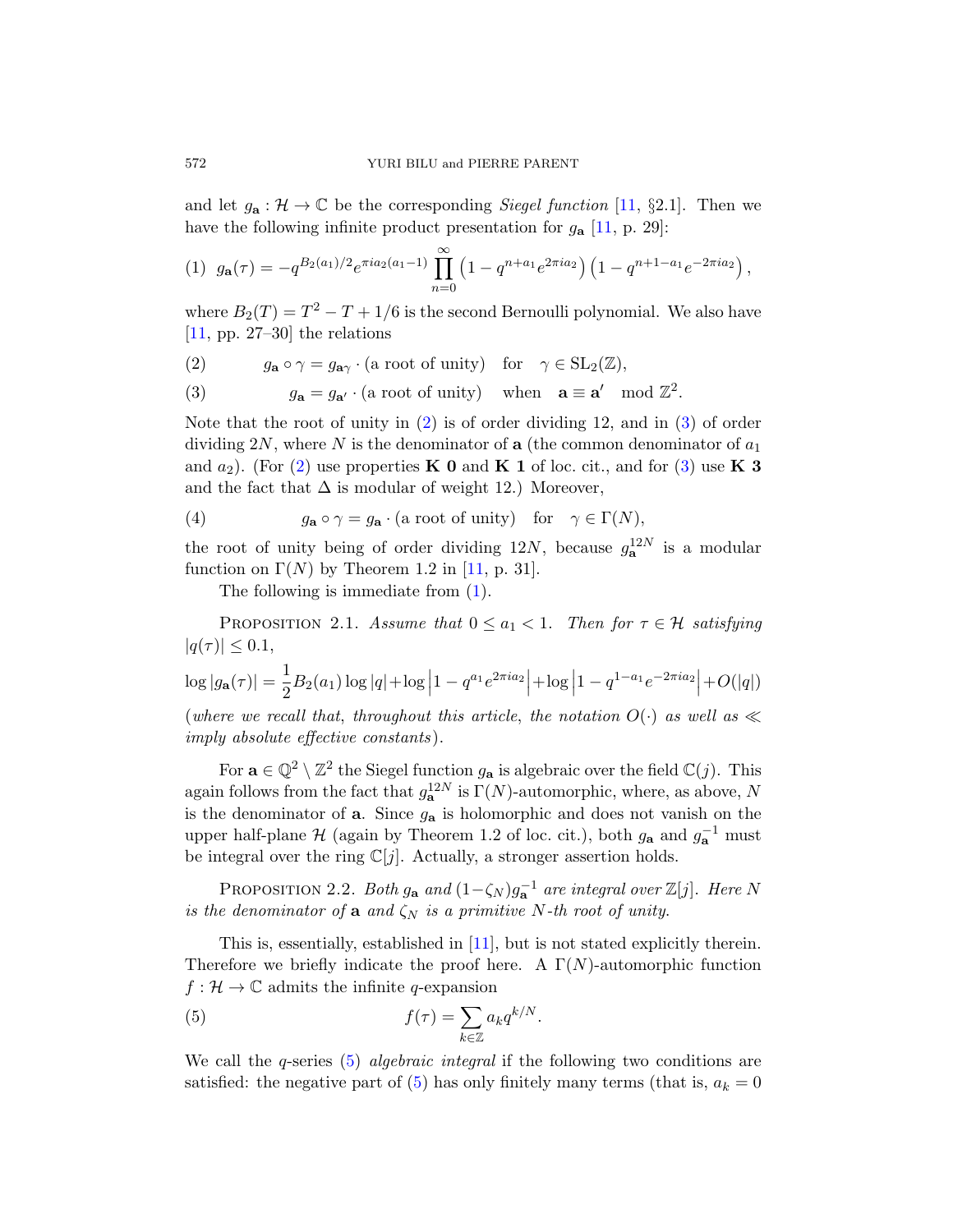for large negative k), and the coefficients  $a_k$  are algebraic integers. Algebraic integral  $q$ -series form a ring. The invertible elements of this ring are  $q$ -series with invertible leading coefficient. By the *leading coefficient* of an algebraic integral q-series we mean  $a_m$ , where  $m \in \mathbb{Z}$  is defined by  $a_m \neq 0$ , but  $a_k = 0$ for  $k < m$ .

<span id="page-4-1"></span>LEMMA 2.3. Let f be a  $\Gamma(N)$ -automorphic function regular on H such that for every  $\gamma \in \Gamma(1)$  the q-expansion of  $f \circ \gamma$  is algebraic integral. Then f is integral over  $\mathbb{Z}[j]$ .

*Proof.* This is, essentially, Lemma 2.1 from [\[11,](#page-15-9) §2.2]. Since f is  $\Gamma(N)$ automorphic, the set  $\{f \circ \gamma : \gamma \in \Gamma(1)\}$  is finite. The coefficients of the polynomial  $F(T) = \prod (T - f \circ \gamma)$  (where the product is taken over the finite set above) are  $\Gamma(1)$ -automorphic functions with algebraic integral q-expansions. Since they have no pole on H, they belong to  $\mathbb{C}[j]$  and even to  $\mathbb{Z}[j]$ , where  $\mathbb{Z}$  is the ring of all algebraic integers, because the coefficients of their  $q$ -expansions are algebraic integers. It follows that f is integral over  $\overline{\mathbb{Z}}[j]$ , hence over  $\mathbb{Z}[j]$ .  $\Box$ 

*Proof of [Proposition](#page-3-4)* 2.2. The function  $g_{\mathbf{a}}^{12N}$  is automorphic of level N and its q-expansion is algebraic integral (as one can easily see by transforming the infinite product  $(1)$  into an infinite series). By  $(2)$ , the same is true for every  $(g_{\mathbf{a}} \circ \gamma)^{12N}$ . [Lemma 2.3](#page-4-1) now implies that  $g_{\mathbf{a}}^{12N}$  is integral over  $\mathbb{Z}[j]$ , and so is ga.

Further, the q-expansion of  $g_{\mathbf{a}}$  is invertible if  $a_1 \notin \mathbb{Z}$  and is  $1 - e^{\pm 2\pi i a_2}$ times an invertible q-series if  $a_1 \in \mathbb{Z}$ . Hence the q-expansion of  $g_{\mathbf{a}}^{-1}$  is algebraic integral when  $a_1 \notin \mathbb{Z}$ , and if  $a_1 \in \mathbb{Z}$  the same is true for  $(1 - e^{\pm 2\pi i a_2}) g_{\mathbf{a}}^{-1}$ .

In the latter case  $N$  is the exact denominator of  $a_2$ , which implies that  $(1 - \zeta_N)/(1 - e^{\pm 2\pi i a_2})$  is an algebraic unit. Hence, in any case,  $(1 - \zeta_N)g_{\mathbf{a}}^{-1}$ has algebraic integral  $q$ -expansion, and the same is true with  $g_{a}$  replaced by  $g_{\mathbf{a}} \circ \gamma$  for any  $\gamma \in \Gamma(1)$ . (We again use [\(2\)](#page-3-0) and notice that **a** and  $\mathbf{a}\gamma$  have the same order in  $(\mathbb{Q}/\mathbb{Z})^2$ .) Applying [Lemma 2.3](#page-4-1) to the function  $((1 - \zeta_N)g_{\mathbf{a}}^{-1})^{12N}$ , we complete the proof.  $\Box$ 

#### 3. A modular unit

<span id="page-4-0"></span>In this section we define a special "modular unit" (in the spirit of [\[11\]](#page-15-9)) and study its asymptotic behavior at infinity. With the common abuse of speech, the modular invariant  $j$ , as well as the other modular functions used below, may be viewed, depending on the context, as either automorphic functions on the Poincaré upper half-plane, or rational functions on the corresponding modular curves.

Since the root of unity in  $(3)$  is of order dividing  $2N$ , where N is a denominator of **a**, the function  $g_{\mathbf{a}}^{12N}$  will be well-defined if we select **a** in the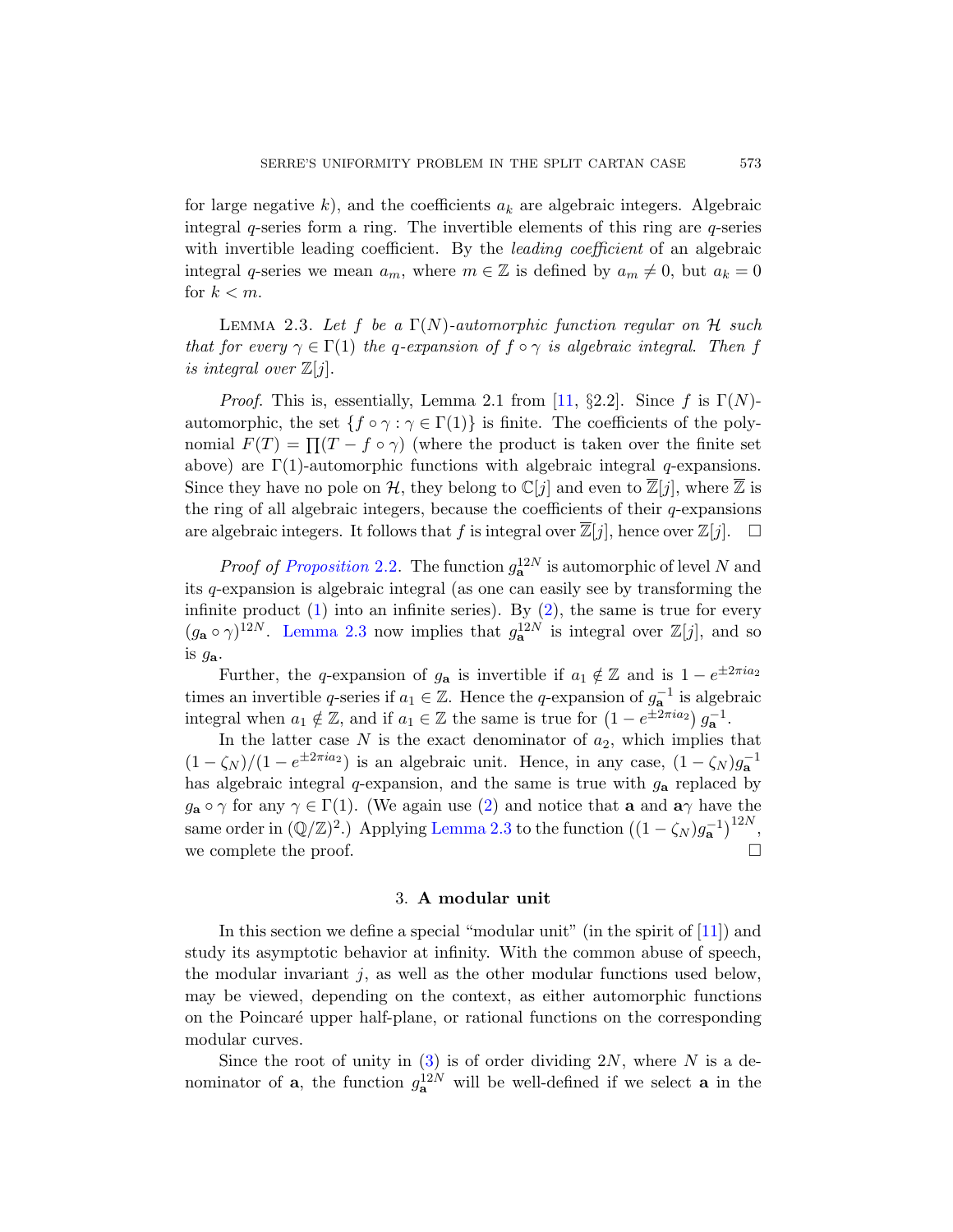set  $(N^{-1}\mathbb{Z}/\mathbb{Z})^2$ . Thus, fix a positive integer N and for a nonzero element **a** of  $(N^{-1}\mathbb{Z}/\mathbb{Z})^2$  put  $u_{\mathbf{a}} = g_{\mathbf{a}}^{12N}$ . After fixing a choice for  $\zeta_N$  in  $\mathbb{C}$  (for instance  $\zeta_N = e^{2i\pi/N}$ , we see that the analytic modular curve  $X(N)(\mathbb{C}) := \overline{\mathcal{H}}/\Gamma(N)$ has a modular model over  $\mathbb{Q}(\zeta_N)$ , parametrizing isomorphism classes of generalized elliptic curves endowed with a basis  $(S, T)$  of  $E[N]$  such that the Weil pairing of S with T is  $\zeta_N$ . As already noticed, the function  $u_a$  is  $\Gamma(N)$ -automorphic and hence defines a rational function on the modular curve  $X(N)(\mathbb{C})$ ; in fact, it belongs to the field  $\mathbb{Q}(\zeta_N)(X(N))$ . The Galois group of the latter field over  $\mathbb{Q}(j)$  is isomorphic to  $GL_2(\mathbb{Z}/N\mathbb{Z})/\{\pm 1\}$ , and we may identify the two groups to make the Galois action compatible with the natural action of  $GL_2(\mathbb{Z}/N\mathbb{Z})$  on  $(N^{-1}\mathbb{Z}/\mathbb{Z})^2$  in the following sense: for any  $\overline{\sigma} \in \text{Gal}(\mathbb{Q}(X(N))/\mathbb{Q}(j)) = \text{GL}_2(\mathbb{Z}/N\mathbb{Z})/\{\pm 1\}$  and any nonzero  $\mathbf{a} \in (N^{-1}\mathbb{Z}/\mathbb{Z})^2$  we have  $u_{\mathbf{a}}^{\overline{\sigma}} = u_{\mathbf{a}\sigma}$ , where  $\sigma \in GL_2(\mathbb{Z}/N\mathbb{Z})$  is a pullback of  $\bar{\sigma}$ . Notice that  $u_{a} = u_{-a}$ , which follows from [\(2\)](#page-3-0). For the proof of the statements above the reader may consult  $[11, pp. 31-36]$ , and especially Theorem 1.2, Proposition 1.3 and the beginning of Section 2.2 therein.

From now on we assume that  $N = p \geq 3$  is an odd prime number, and that G is the normalizer of the diagonal subgroup of  $GL_2(\mathbb{F}_p)$ . In this case the curve  $X_G = X_{split}(p)$  has two Galois orbits of cusps over Q, the first being the cusp at infinity, which is Q-rational (we denote it by  $\infty$ ), and the second consisting of the  $(p-1)/2$  other cusps (denoted by  $P_1, \ldots, P_{(p-1)/2}$ ), which are defined over the real cyclotomic field  $\mathbb{Q}(\zeta_p)^+$ . According to the theorem of Manin-Drinfeld, there exists  $U \in \mathbb{Q}(X_G)$  such that the principal divisor  $(U)$  is of the form

$$
m((p-1)/2 \cdot \infty - (P_1 + \dots + P_{(p-1)/2}))
$$

with some positive integer  $m$ . Below we use Siegel functions to find such  $U$ explicitly with  $m = 2p(p-1)$ . See [Remark 3.4](#page-6-0) for a more precise statement.

Remark 3.1. (a) The general form of units we build is more ripe for generalization, but in the present case, using the Q-isomorphism between  $X_{split}(p)$  and  $X_0(p^2)/w_p$ , our unit could probably be expressed in terms of (products of) modular forms of shape  $\Delta(nz)$ .

(b) The assumption that  $p \geq 3$  is purely technical: the content of this section extends, with insignificant changes, to  $p = 2$ .

Denote by  $p^{-1}\mathbb{F}_p^{\times}$  the set of nonzero elements of  $p^{-1}\mathbb{Z}/\mathbb{Z}$ . Then the set

$$
A = \left\{ (a,0) : a \in p^{-1} \mathbb{F}_p^{\times} \right\} \cup \left\{ (0,a) : a \in p^{-1} \mathbb{F}_p^{\times} \right\}
$$

is G-invariant. Hence the function

$$
U = \prod_{\mathbf{a} \in A} u_{\mathbf{a}}
$$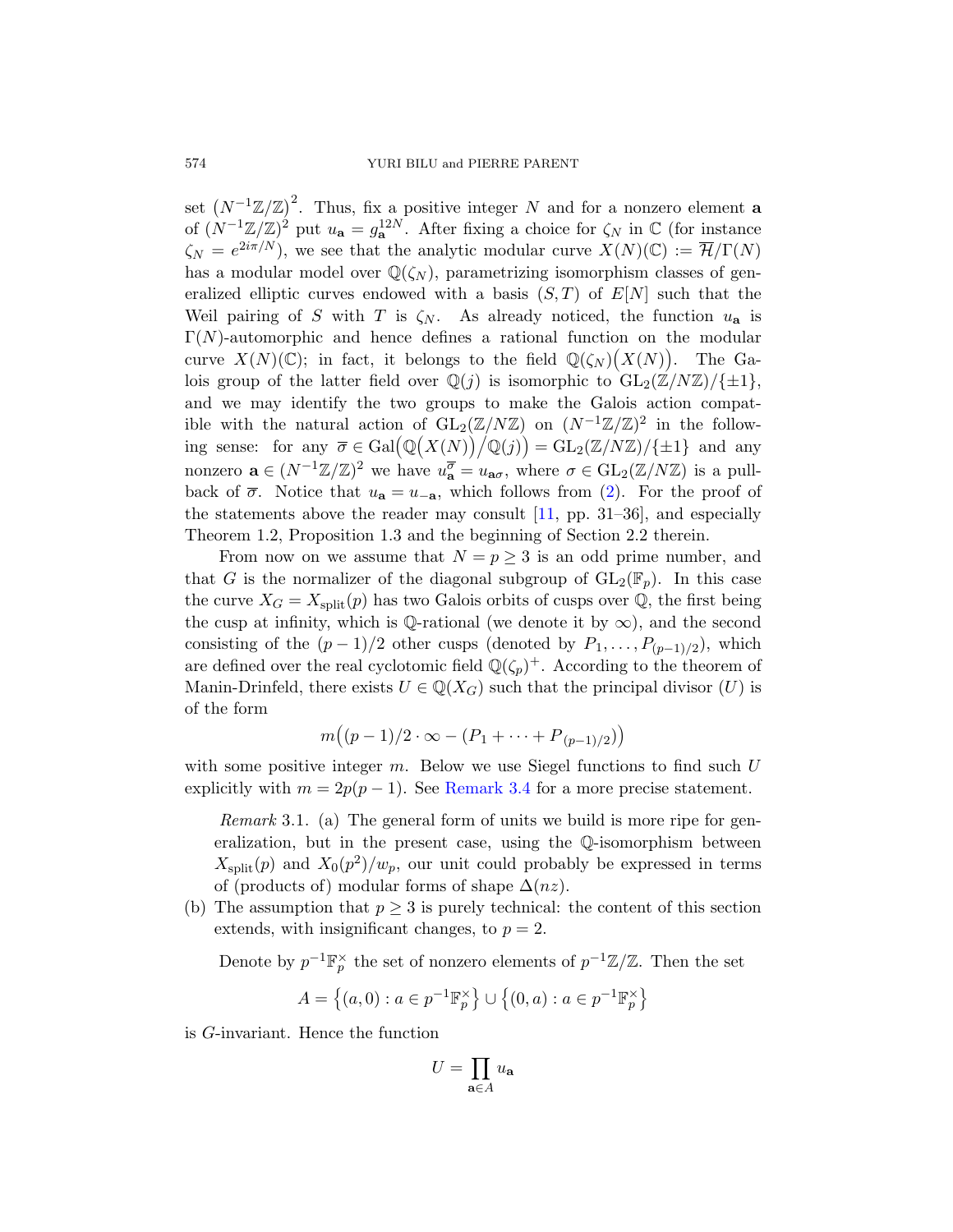belongs to the field  $\mathbb{Q}(X_G)$ . In particular, viewed as a function on H, it is Γ-automorphic, where Γ is the pullback to  $\Gamma(1)$  of  $G \cap SL_2(\mathbb{F}_p)$ .

More generally, for  $c \in \mathbb{Z}$  put

$$
\beta_c = \begin{pmatrix} 1 & 0 \\ c & 1 \end{pmatrix}, \qquad U_c = U \circ \beta_c = \prod_{\mathbf{a} \in A\beta_c} u_\mathbf{a}
$$

(so that  $U = U_0$ ).

Let D be the familiar fundamental domain of  $SL_2(\mathbb{Z})$ ; that is, the hyperbolic triangle with vertices  $e^{\pi i/3}$ ,  $e^{2\pi i/3}$  and  $i\infty$ , together with the geodesic segments  $[i, e^{2\pi i/3}]$  and  $[e^{2\pi i/3}, i\infty]$ . Let  $D + \mathbb{Z}$  be the union of all translates of  $D$  by the rational integers. Recall also that  $j$  denotes the modular invariant.

<span id="page-6-3"></span>LEMMA 3.2. For any  $P \in Y_G(\mathbb{C})$  there exists  $c \in \mathbb{Z}$  (even  $c \in \{0, \ldots\}$  $\ldots$ ,  $(p-1)/2$  and  $\tau \in D + \mathbb{Z}$  such that  $j(\tau) = j(P)$  and  $U_c(\tau) = U(P)$ .

*Proof.* Let  $\tau' \in \mathcal{H}$  be such that  $j(\tau') = j(P)$  and  $U(\tau') = U(P)$ . There exists  $\beta \in \Gamma(1)$  such that  $\beta^{-1}(\tau') \in D$ . Now observe that the set  $\{\beta_0, \ldots, \beta_{(p-1)/2}\}\$ is a full system of representatives of the double cosets  $\Gamma\backslash\Gamma(1)/\Gamma_{\infty}$ , where  $\Gamma_{\infty}^{(1)}$  is the subgroup of  $\Gamma(1)$  stabilizing  $\infty$ . Thus we may write  $\beta = \gamma \beta_c \kappa$  with  $\gamma \in \Gamma$ ,  $c \in \{0, \ldots, \lfloor p/2 \rfloor\}$  and  $\kappa \in \Gamma_{\infty}$ . Then  $\tau = \kappa \beta^{-1}(\tau')$  is as desired.

<span id="page-6-2"></span><span id="page-6-1"></span>PROPOSITION 3.3. For  $\tau \in \mathcal{H}$  such that  $|q(\tau)| \leq 1/p$ ,

(6) 
$$
\left| \log |U_c(\tau)| - (p-1)^2 \log |q(\tau)| \right| \le 4\pi^2 \frac{p^2}{\log |q(\tau)^{-1}|} + O(p \log p)
$$

if  $p \mid c$ , and

(7) 
$$
\left| \log |U_c(\tau)| + 2(p-1) \log |q(\tau)| \right| \leq 8\pi^2 \frac{p^2}{\log |q(\tau)^{-1}|} + O(p)
$$

if  $p \nmid c$ .

<span id="page-6-0"></span>Remark 3.4. As suggested by the referee, it might perhaps be illuminating to re-state this proposition not in terms of  $U_c$  and q, but in terms of the original function U and the "q-parameter"  $q_c = q \circ \beta_c^{-1}$  at the cusp  $\beta_c(\infty)$ . From this point of view (which is systematically taken in [\[3\]](#page-14-6)) the proposition means that U behaves like  $q_c^{(p-1)^2}$  near the cusp at infinity and like  $q_c^{-2(p-1)}$  near the other cusps. Since  $q_c^{1/p}$  is a uniformizer at the cusp  $\beta_c(\infty)$ , this implies, in particular, that the principal divisor  $(U)$  is  $m((p-1)/2 \cdot \infty - (P_1 + \cdots + P_{(p-1)/2}))$ with  $m = 2p(p-1)$ , as indicated above.

For the proof of [Proposition 3.3](#page-6-1) we need an elementary, but crucial lemma.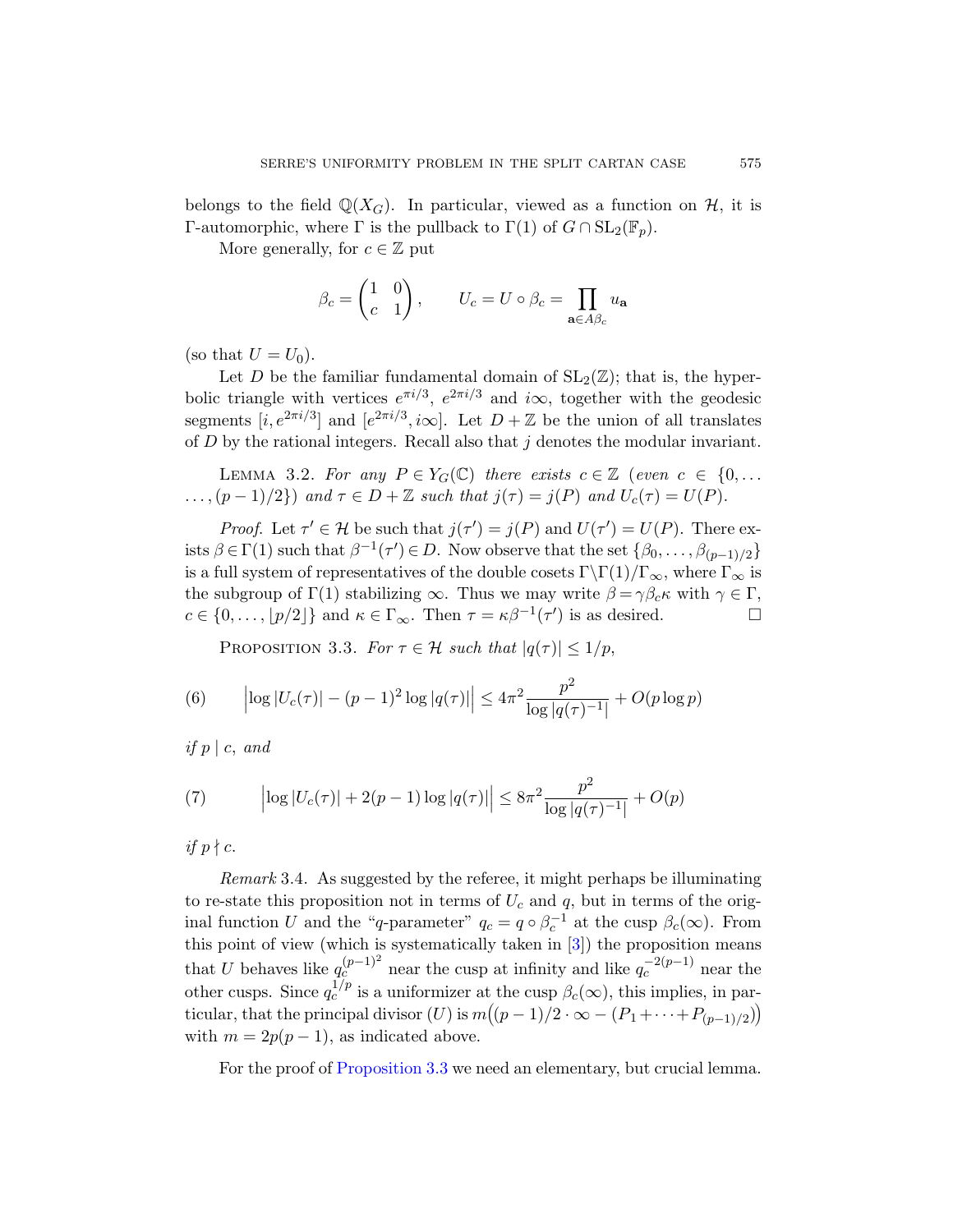<span id="page-7-3"></span>LEMMA 3.5. Let z be a complex number,  $|z| < 1$ , and N a positive integer. Then

<span id="page-7-0"></span>(8) 
$$
\left| \sum_{k=1}^{N} \log \left| 1 - z^k \right| \right| \leq \frac{\pi^2}{6} \frac{1}{\log |z^{-1}|} + O\left(1\right).
$$

*Proof.* We have  $\left|\log|1+z|\right| \leq -\log\left|1-|z|\right|$  for  $|z| < 1$ . Applying this with  $-z^k$  instead of z, we conclude that it suffices to bound  $-\sum_{k=1}^{\infty} \log |1-q^k|$  with  $q = |z|$ . Since the left-hand side of [\(8\)](#page-7-0) is bounded (independently of N) for  $|z| \leq 1/2$ , we may assume that

$$
(9) \t\t\t\t\t\t1/2 \le q < 1.
$$

Put  $\tau = \log q/(2\pi i)$ . Then

<span id="page-7-2"></span>
$$
-\sum_{k=1}^{\infty} \log|1 - q^k| = \frac{1}{24} \log q - \log |\eta(\tau)|,
$$

where  $\eta(\tau)$  is the Dedekind  $\eta$ -function. Since  $|\eta(\tau)| = |\tau|^{-1/2} |\eta(-\tau^{-1})|$ , we have

<span id="page-7-1"></span>
$$
(10)\quad -\sum_{k=1}^{\infty} \log|1-q^k| = -\frac{1}{24}\log|Q| + \frac{1}{24}\log q + \frac{1}{2}\log|\tau| - \sum_{k=1}^{\infty}\log|1-Q^k|
$$

with  $Q = e^{-2\pi i \tau^{-1}} = e^{4\pi^2/\log q}$ . The first term on the right-hand side of [\(10\)](#page-7-1) is exactly  $(\pi^2/6)/\log|z^{-1}|$ , the second term is negative, the third term is again negative (here we use  $(9)$ ), and the infinite sum is  $O(1)$ , again by  $(9)$ . The lemma is proved.

*Proof of [Proposition](#page-6-1)* 3.3. Write  $q = q(\tau)$ . Recall that for a rational number  $\alpha$  we define  $q^{\alpha} = e^{2\pi i \alpha \tau}$ . For  $a \in \mathbb{Q}/\mathbb{Z}$  we denote by  $\tilde{a}$  the lifting of a to the interval [0, 1]. Then for  $\tau \in \mathcal{H}$  satisfying  $|q| \leq 0.1$  we deduce from [Propo](#page-3-5)[sition 2.1](#page-3-5) that

$$
\log |U_c(\tau)| = 6p \sum_{\mathbf{a} \in A\beta_c} B_2(\tilde{a}_1) \log |q| + 12p \sum_{\mathbf{a} \in A\beta_c} \left( \log \left| 1 - q^{\tilde{a}_1} e^{2\pi i a_2} \right| + \log \left| 1 - q^{1 - \tilde{a}_1} e^{-2\pi i a_2} \right| \right) + O(p^2 |q|).
$$

The rest of the proof splits into two cases and relies on the identity

$$
\sum_{k=1}^{N-1} B_2\left(\frac{k}{N}\right) = -\frac{(N-1)}{6N}.
$$

<span id="page-7-4"></span> $(11)$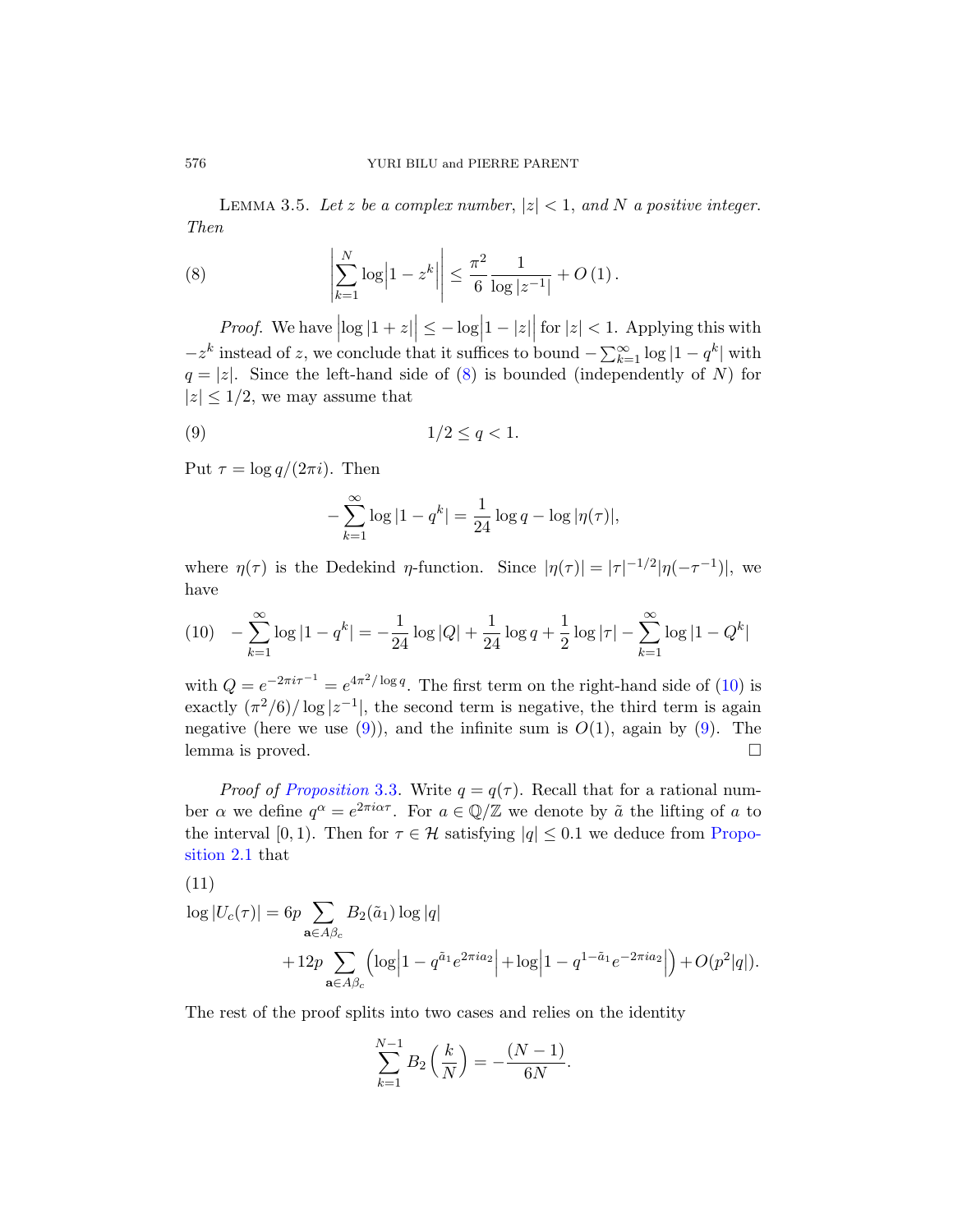<span id="page-8-1"></span>The first case:  $p \mid c$ . In this case  $A\beta_c = A$ . Hence

(12) 
$$
\sum_{\mathbf{a}\in A\beta_c} B_2(\tilde{a}_1) = \sum_{k=1}^{p-1} B_1\left(\frac{k}{p}\right) + (p-1)B_2(0) = \frac{(p-1)^2}{6p}.
$$

Further,

<span id="page-8-2"></span>(13) 
$$
\sum_{\mathbf{a}\in A\beta_c} \left( \log \left| 1 - q^{\tilde{a}_1} e^{2\pi i a_2} \right| + \log \left| 1 - q^{1-\tilde{a}_1} e^{-2\pi i a_2} \right| \right)
$$

$$
= 2 \sum_{k=1}^{p-1} \log \left| 1 - q^{k/p} \right| + \log \left| \frac{1 - q^p}{1 - q} \right| + \log p.
$$

[Lemma 3.5](#page-7-3) with  $z = q^{1/p}$  implies that

$$
\sum_{k=1}^{p-1} \log \left| 1 - q^{k/p} \right| \leq \frac{\pi^2}{6} \frac{p}{\log |q^{-1}|} + O\left(1\right).
$$

Also,  $\log |1 - q^p| \ll |q|^p$  and  $\log |1 - q| \ll |q|$ . Combining all this with [\(11\)](#page-7-4),  $(12)$  and  $(13)$ , we obtain  $(6)$ .

The second case:  $p \nmid c$ . In this case

$$
A\beta_c = \{(a, 0) : a \in p^{-1}\mathbb{F}_p^{\times}\} \cup \{(a, ab) : a \in p^{-1}\mathbb{F}_p^{\times}\},\
$$

where  $b \in \mathbb{Z}$  satisfies  $bc \equiv 1 \mod p$ . Hence

$$
\sum_{\mathbf{a}\in A\beta_c} B_2(\tilde{a}_1) = 2\sum_{k=1}^{p-1} B_2\left(\frac{k}{p}\right) = -\frac{p-1}{3p}.
$$

Further,

$$
\sum_{\mathbf{a}\in A\beta_c} \left( \log \left| 1 - q^{\tilde{a}_1} e^{2\pi i a_2} \right| + \log \left| 1 - q^{1 - \tilde{a}_1} e^{-2\pi i a_2} \right| \right)
$$
  
= 
$$
2 \sum_{k=1}^{p-1} \log \left| 1 - q^{k/p} \right| + 2 \sum_{k=1}^{p-1} \log \left| 1 - (q^{1/p} e^{2\pi i b/p})^k \right|.
$$

Again using [Lemma 3.5,](#page-7-3) we complete the proof.

# 4. Proof of [Theorem 1.1](#page-0-0)

<span id="page-8-0"></span>In this section  $p$  is a prime number and  $G$  is the normalizer of the diagonal subgroup of  $GL_2(\mathbb{Z}/p\mathbb{Z})$ . Define the "modular units"  $U_c$  as in [Section 3.](#page-4-0) Recall that  $U = U_0$  belongs to the field  $\mathbb{Q}(X_G)$ . [Theorem 1.1](#page-0-0) is a consequence of the following two statements.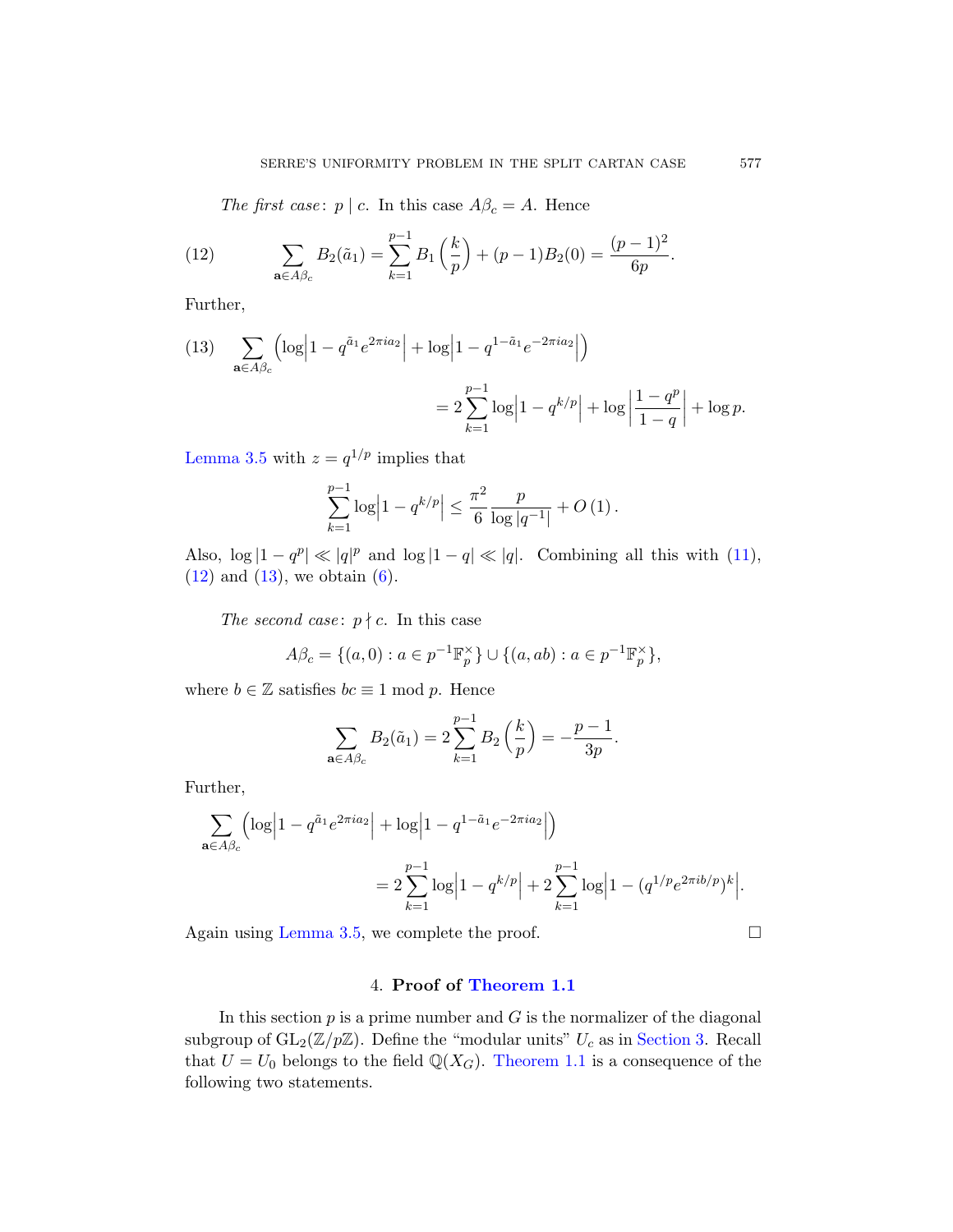<span id="page-9-0"></span>PROPOSITION 4.1. Assume that  $p \geq 3$ . For any  $P \in Y_G(\mathbb{C})$  we have either  $\log |j(P)| \leq 2\pi p^{1/2} + 6\log p + O(1)$ 

or

(14) 
$$
\log|j(P)| \leq \frac{1}{2(p-1)}\left|\log|U(P)|\right| + 2\pi p^{1/2} - 6\log p + O(1).
$$

<span id="page-9-2"></span>PROPOSITION 4.2. For  $P \in Y_G(\mathbb{Z})$  we have  $0 \leq \log |U(P)| \leq 24p \log p$ .

Combining the two propositions, we find that for  $P \in Y_{split}(p)(\mathbb{Z})$  we have

$$
\log|j(P)| \le 2\pi p^{1/2} + 6\log p + O(1),
$$

which proves [Theorem 1.1](#page-0-0) for  $p \geq 3$ .

A similar approach can be used for  $p = 2$  as well, but in this case it is easier to appeal to the general Runge theorem: If an affine curve  $Y$ , defined over Q, has 2 (or more) rational points at infinity, then integral points on Y are effectively bounded; see, for instance, [\[4\]](#page-14-7), [\[12\]](#page-15-8).

*Proof of [Proposition](#page-9-0)* 4.1. According to [Lemma 3.2,](#page-6-3) there exist  $\tau \in D + \mathbb{Z}$ and  $c \in \mathbb{Z}$  with  $U_c(\tau) = U(P)$  and  $j(\tau) = j(P)$ . (As in [Remark 3.4,](#page-6-0) one may say here that P is "close" to the cusp  $\beta_c(\infty)$  with respect to the archimedean metric on our curve.) We write  $q = q(\tau)$ . Since  $\tau \in D + \mathbb{Z}$ , we have

(15) 
$$
j(\tau) = q^{-1} + O(1),
$$

which implies that either  $\log |j(P)| \leq 2\pi p^{1/2} + 6\log p + O(1)$  or  $\log |q^{-1}| \geq$  $2\pi p^{1/2} + 6\log p$ . In the latter case we apply [Proposition 3.3.](#page-6-1) When  $p \nmid c$  it yields

<span id="page-9-1"></span>
$$
\left| \log |q| + \frac{1}{2(p-1)} \log |U_c(\tau)| \right| \le \frac{8\pi^2 p^2}{2(p-1)(2\pi p^{1/2} + 6 \log p)} + O(1)
$$
  
=  $2\pi p^{1/2} - 6 \log p + O(1)$ ,

which, together with  $(15)$ , implies the result. In the case  $p \mid c$  [Proposition 3.3](#page-6-1) gives

$$
\left|\log|q| - \frac{1}{(p-1)^2}\log|U_c(\tau)|\right| \le \frac{4\pi^2p^2}{(p-1)^2(2\pi p^{1/2} + 6\log p)} + O(1) = O(1),
$$

which implies an even better bound than needed.

*Proof of [Proposition](#page-9-2)* 4.2. Since U belongs to  $\mathbb{Q}(X_G)$  and has no pole or zero outside the cusps,  $U(P)$  is a nonzero rational number. Let  $\zeta = \zeta_p$  be a primitive p-th root of unity. Since U is a product of  $24p(p-1)$  Siegel functions, [Proposition 2.2](#page-3-4) implies that both U and  $(1 - \zeta)^{24p(p-1)}U^{-1}$  are integral over  $\mathbb{Z}[j]$ . Hence for  $P \in Y_G(\mathbb{Z})$  both the numbers  $U(P)$  and  $(1 - \zeta)^{24p(p-1)}U(P)^{-1}$ are algebraic integers. Since  $U(P) \in \mathbb{Q}^{\times}$ , it is a nonzero rational integer; in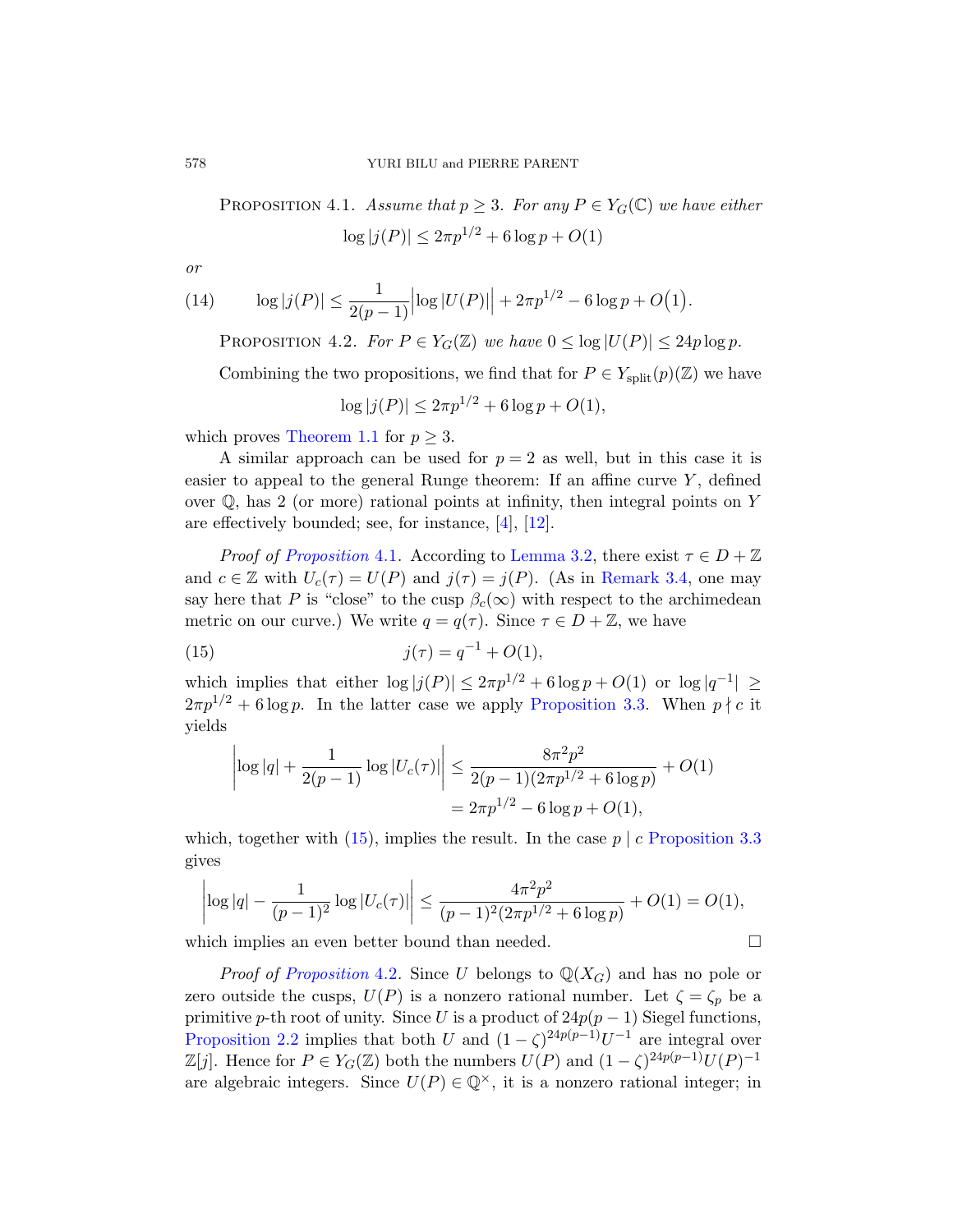particular,  $\log |U(P)| \geq 0$ . Further,  $U(P)$  divides  $(1 - \zeta)^{24p(p-1)}$ . Taking the  $\mathbb{Q}(\zeta)/\mathbb{Q}$ -norm, we see that  $U(P)^{p-1}$  divides  $p^{24p(p-1)}$ . This proves the proposition.  $\Box$ 

# 5. Proof of [Theorem 1.2](#page-1-0)

First of all, recall the following *integrality property* of the *j*-invariant.

<span id="page-10-0"></span>THEOREM 5.1 (Mazur, Momose, Merel). For a prime  $p = 11$  or  $p \ge 17$ , the j-invariant  $j(P)$  of any noncuspidal point of  $X_{split}(p)(\mathbb{Q})$  belongs to  $\mathbb{Z}$ .

This is a combination of results of Mazur [\[17\]](#page-15-5), Momose [\[19\]](#page-15-10), and Merel [\[18\]](#page-15-11). For more details see the Appendix  $(\S6)$  $(\S6)$ , where we give a short unified proof.

Denote by  $h(\alpha)$  the absolute logarithmic height of an algebraic number  $\alpha$ . If  $\alpha$  is a nonzero rational integer, then  $h(\alpha) = \log |\alpha|$ . It follows from [Theo](#page-10-0)[rem 5.1](#page-10-0) that if  $E$  is an elliptic curve over  $\mathbb Q$  endowed with a normalizer of split Cartan mod p structure<sup>[1](#page-10-1)</sup> with  $p > 17$ , then  $h(j_E) = \log |j_E|$ .

In view of [Theorem 5.1,](#page-10-0) [Theorem 1.2](#page-1-0) is a straightforward consequence of [Theorem 1.1](#page-0-0) and the following proposition, whose proof will be the goal of this section.

<span id="page-10-2"></span>PROPOSITION 5.2. There exists an absolute effective constant  $\kappa$  such that the following holds. Let p be a prime number, and  $E$  a non-CM elliptic curve over Q, endowed with a structure of normalizer of split Cartan subgroup in level p. Then

(16) 
$$
h(j_E) = \log |j_E| \ge \kappa p.
$$

The proof of [Proposition 5.2](#page-10-2) relies on Pellarin's refinement [\[21\]](#page-15-2) of the Masser-Wüstholz famous upper bound  $[13]$  for the smallest degree of an isogeny between two isogenous elliptic curves.

THEOREM  $5.3$  (Masser-Wüstholz, Pellarin). Let E be an elliptic curve defined over a number field  $K$  of degree d. Let  $E'$  be another elliptic curve, defined over K and isogenous to E. Then there exists an isogeny  $\psi : E \to E'$ of degree at most  $\kappa(d) (1 + h(j_E))^2$ , where the constant  $\kappa(d)$  depends only on d and is effective.

Masser and Wüstholz had exponent 4 (they actually proved similar statements for general abelian varieties) and Pellarin reduced it to 2, which is crucial for us; in fact, any exponent below 4 would do. Pellarin gave an explicit expression for  $\kappa(d)$  of the shape  $\lambda d^4(1 + \log d)^2$  with an absolute constant  $\lambda$ . See

<span id="page-10-1"></span><sup>&</sup>lt;sup>1</sup>That is, whose mod  $p$  Galois representation has image contained in a normalizer of a split Cartan.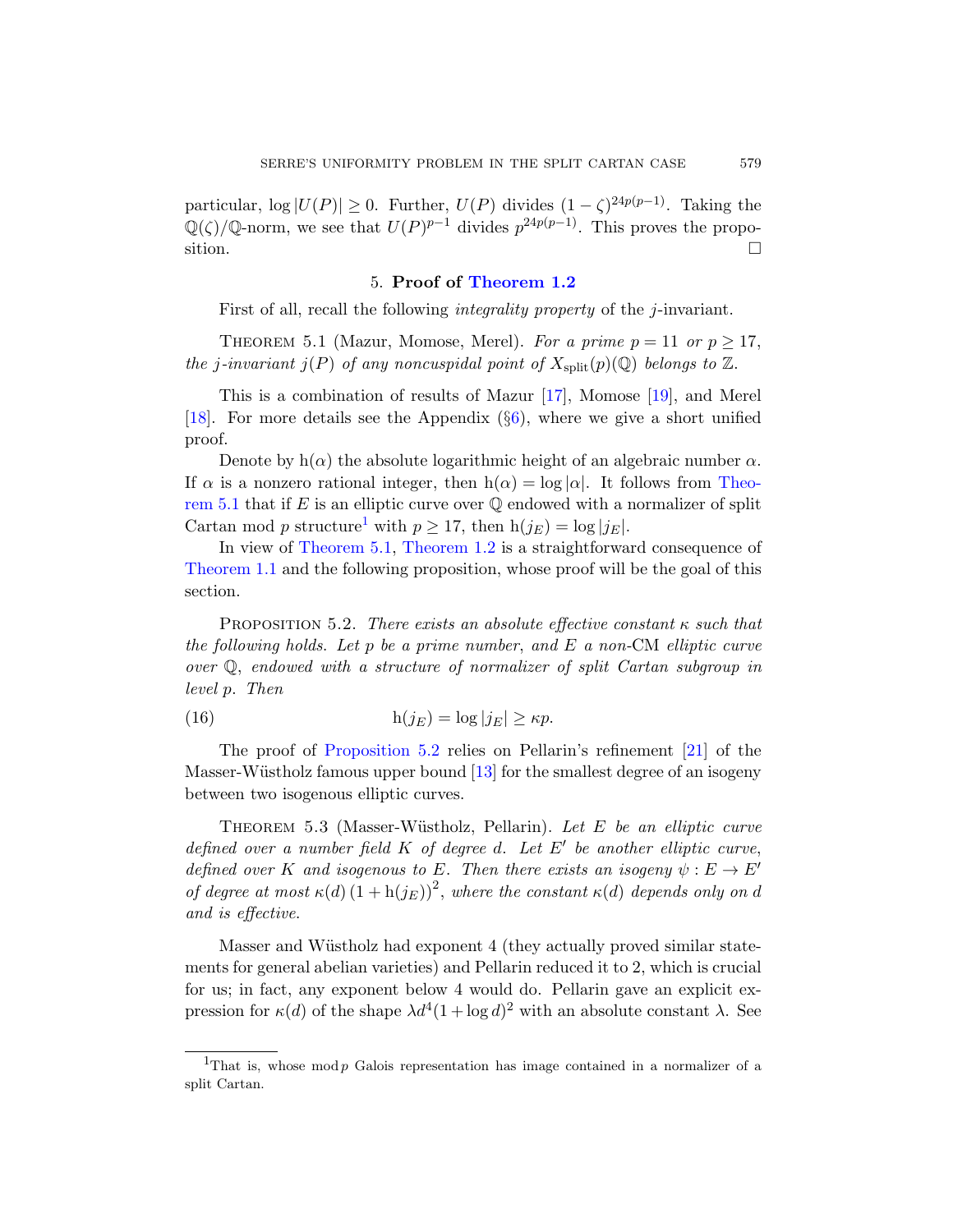also the work [\[25\]](#page-15-13) of E. Viada, who obtains exponent 3, but smaller  $\kappa(d)$ . In [\[1,](#page-14-8) App. B] Bertrand remarks (refering to the exponent as  $C$ ):

En fait, tout porte à croire  $[\dots]$  que du point de vue transcendant, la valeur optimale de C est 2. La tradition folklorique veut sans doute que C vaille  $0$  [...], mais cela paraît sans espoir du  $c\hat{o}t\hat{e}$  transcendant.

<span id="page-11-1"></span>COROLLARY 5.4. Let  $E$  be a non-CM elliptic curve defined over a number field K of degree d, and admitting a cyclic isogeny over K of degree  $\delta$ . Then  $\delta \leq \kappa(d) (1 + h(j_E))^2$ .

*Proof.* Let  $\phi$  be a cyclic isogeny from E to E', and let  $\phi^D: E' \to E$ be the dual isogeny. Let  $\psi: E \to E'$  be an isogeny of degree bounded by  $\kappa(d) (1 + h(j_E))^2$ ; without loss of generality,  $\psi$  may be assumed cyclic. As E has no CM, the composed map  $\phi^D \circ \psi$  must be multiplication by some integer, so that  $\phi = \pm \psi$ .

*Proof of [Proposition](#page-10-2)* 5.2. For an elliptic curve  $E$  endowed with a structure of normalizer of split Cartan subgroup in level p over  $\mathbb{Q}$ , write  $C_1$  and  $C_2$  for the obvious two independent p-subgroups in  $E[p]$  which are Galois conjugates over a quadratic extension  $K/\mathbb{Q}$ . Set  $\varphi_i : E \to E_i := E/C_i$  and recall that there is a cyclic  $p^2$ -isogeny over K from  $E_1$  to  $E_2$ , factorizing as the product:

$$
\varphi\colon E_1\stackrel{\varphi_1^*}{\to} E\stackrel{\varphi_2}{\to} E_2.
$$

It follows from [Corollary 5.4](#page-11-1) that  $h(j_{E_i}) \geq \kappa_1 p$  for  $i = 1, 2$ , where  $\kappa_1$  is some constant independent of p and E.

A result of Faltings [\[8,](#page-14-9) Lemma 5] asserts that  $h_{\mathcal{F}}(E_1) \leq h_{\mathcal{F}}(E) + \frac{1}{2} \log p$ , where  $h_{\mathcal{F}}$  is Faltings' semistable height. Finally, for any elliptic curve  $\mathcal E$  over a number field we have

$$
\left|\mathrm{h}(j_{\mathcal{E}})-12\mathrm{h}_{\mathcal{F}}(\mathcal{E})\right| \leq 6\log\left(1+\mathrm{h}(j_{\mathcal{E}})\right) + O(1);
$$

see [\[24,](#page-15-14) Prop. 2.1]. (Pellarin shows that  $O(1)$  can be replaced by 47.15; see [\[21,](#page-15-2) eq. (51), p. 240].) This completes the proof of [Proposition 5.2](#page-10-2) and of [Theo](#page-1-0)[rem 1.2.](#page-1-0)

# 6. Appendix: Integrality of the *j*-invariant

<span id="page-11-0"></span>Here we prove that rational points on  $X_{split}(p)$  are, in fact, integral.

<span id="page-11-2"></span>THEOREM 6.1 (Mazur, Momose, Merel). For a prime  $p = 11$  or  $p \ge 17$ , the j-invariant  $j(P)$  of any noncuspidal point of  $X_{split}(p)(\mathbb{Q})$  belongs to  $\mathbb{Z}$ .

The proof of this theorem is somehow scattered in the literature. Mazur [\[17,](#page-15-5) Cor. 4.8] proved that a prime divisor  $\ell$  of the denominator of  $j(P)$  must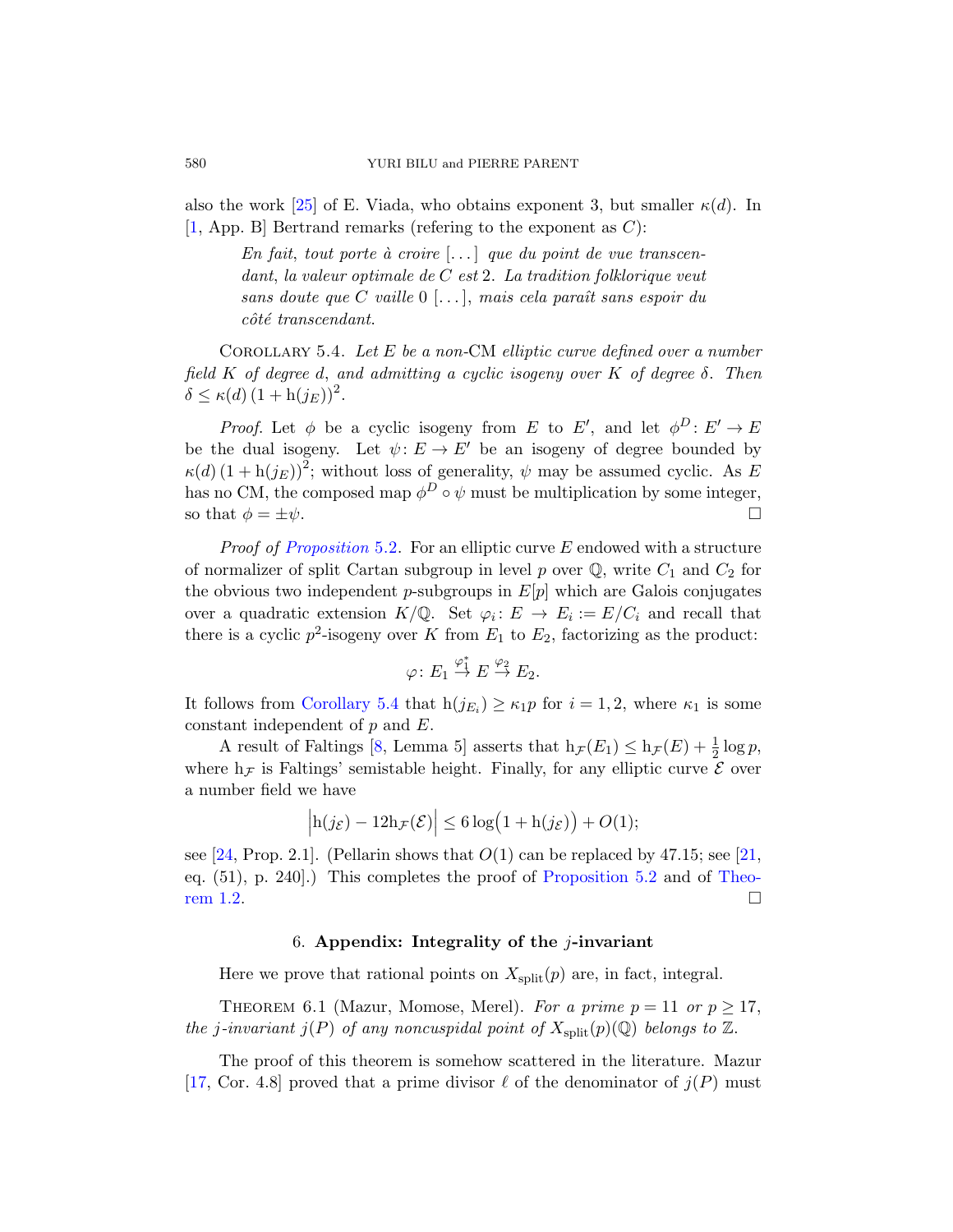either be 2, or p, or satisfy  $\ell \equiv \pm 1 \mod p$ . The cases  $\ell \equiv \pm 1 \mod p$  and  $\ell = p$  were settled by Momose [\[19,](#page-15-10) Prop. 3.1], together with the case  $\ell = 2$ when  $p \equiv 1 \mod 8$  [\[19,](#page-15-10) Cor. 3.6]. Finally the case  $\ell = 2$  with  $p \not\equiv 1 \mod 8$ was treated by Merel [\[18,](#page-15-11) Th. 5]. The aim of this appendix is to present a short unified proof. To avoid some technicalities occurring only for small  $p$ , we assume in the sequel that  $p \geq 37$ .

Recall that the curve  $X_{split}(p)$  parametrizes (isomorphism classes of) elliptic curves endowed with an unordered pair of independent p-isogenies. Let  $P = (E, \{A, B\})$  be a Q-point on  $X_{split}(p)$ , which we may assume to be non-CM. Then the isogenies  $A$  and  $B$  are defined over a number field  $K$  with degree at most 2.

<span id="page-12-2"></span>PROPOSITION 6.2. Let  $P = (E, \{A, B\}) \in X_{split}(p)(\mathbb{Q})$  and K be defined as above. Let  $\mathcal{O}_K$  be its ring of integers. Then we have the following:

- <span id="page-12-0"></span>(a) The curve  $E$  is not potentially supersingular at p.
- <span id="page-12-1"></span>(b) The points  $(E, B)$  and  $(E/A, E[p]/A) = (E/A, A^*)$ , where  $A^*$  is the isogeny dual to A, coincide in the fibers of characteristic p of  $X_0(p)_{/\mathcal{O}_K}.$

Proof. Part [\(a\)](#page-12-0) is proved in [\[19,](#page-15-10) Lemma 1.3]. Part [\(b\)](#page-12-1) follows from [\[20,](#page-15-6) proof of Prop. 3.1]. For the convenience of the reader we sketch somewhat different (and simpler) arguments.

It follows from Serre's study of the action of inertia groups  $I_p$  at p on the formal group of elliptic curves that if  $E$  is potentially supersingular then  $I_p$ (potentially) acts via a "fundamental character of level  $2$ " (at least if  $E$  has j-invariant different from 1728 mod  $p$ ), so that the image of inertia contains a subgroup of index 4 or 6 in a nonsplit Cartan subgroup of  $GL(E[p])$  (see [\[23,](#page-15-0) Paragraph 1]). This gives a contradiction to the fact that a subgroup of index 2 in the absolute Galois group of  $\mathbb Q$  preserves two lines in  $E[p]$ ; for the remaining case of  $j = 1728 \mod p$  we refer to the article of Momose, loc. cit., whence part  $(a)$ .

For [\(b\)](#page-12-1) we remark that we may assume the schematic closure of A to be étale over  $\mathcal O$  (the ring of integers of a completion  $K_{\mathcal P}$  of K at a prime P above p, whose residue field we denote by  $k_{\mathcal{P}}$ ); indeed, as E is not potentially supersingular at  $P$ , at most one line in  $E[p]$  can be purely radicial over  $k_p$ . Up to replacing  $K_p$  by a finite ramified extension, we shall also assume E is semistable over  $K_{\mathcal{P}}$ . Now  $E/A$  is isomorphic over  $\bar{k}_{\mathcal{P}}$  to  $E^{(p)}$  via the Verschiebung isogeny, and the latter is in turn isomorphic to  $E_{/k_{\mathcal{P}}}$  as E has a model over  $\mathbb{Z}$ . Moreover the isomorphism between B and  $E[p]/A$  as K-group schemes induced by the projection  $E \to E/A$  extends to an isomorphism over  $\mathcal O$  by Raynaud's theorem on group schemes of type  $(p, \ldots, p)$ , as recalled in [\[19,](#page-15-10) Proof of Lemma 1.3]. It follows that  $(E, B)_{k_{\mathcal{P}}}$  is isomorphic to  $(E/A, E[p]/A)_{k_{\mathcal{P}}} = (w_p(E, A))_{k_{\mathcal{P}}}$ , whence [\(b\)](#page-12-1). This completes the proof.  $\square$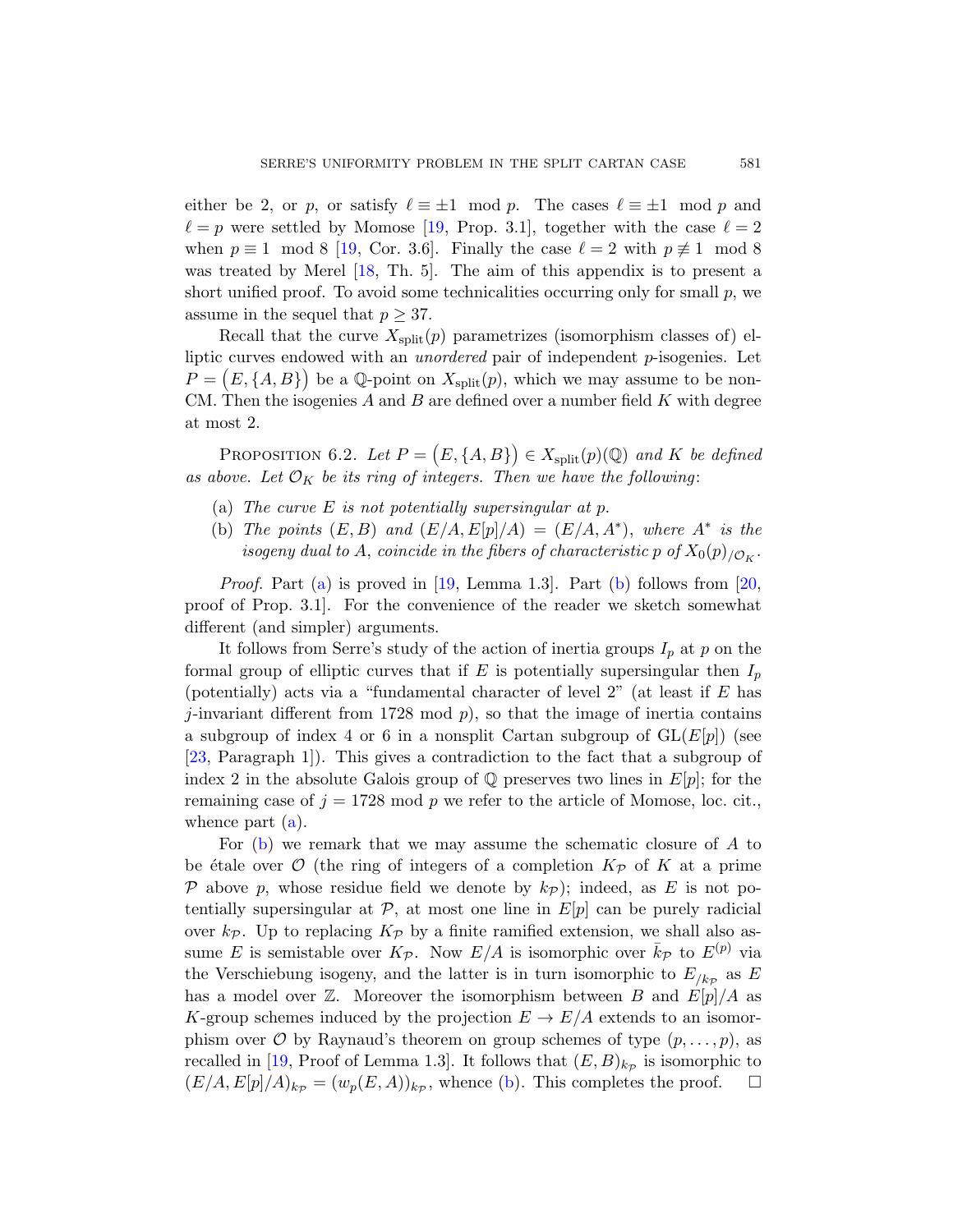The curve  $X_{split}(p)$  admits an obvious double covering by the curve  $X_{\rm SD, Car.}(p)$ , parametrizing elliptic curves endowed with an *ordered* pair of  $p$ -isogenies. We denote by  $w$  the generator of the Galois group of this covering; that is, w modularly exchanges the two p-isogenies. If  $(E, (A, B))$  is a point on  $X_{\rm sp.Car.}(p)$ , then  $w(E,(A,B)) = (E,(B,A))$ . We recall certain properties of the modular Jacobian  $J_0(p)$  and its *Eisenstein quotient*  $\tilde{J}(p)$  (see [\[15\]](#page-15-4)).

<span id="page-13-0"></span>PROPOSITION 6.3. Let p be a prime number. Then we have the following.

- (a) [\[15,](#page-15-4) Th. 1] The group  $J_0(p)(\mathbb{Q})_{\text{tors}}$  is cyclic and generated by  $cl(0 \infty)$ , where 0 and  $\infty$  are the cusps of  $X_0(p)$ . Its order is equal to the numerator of the quotient  $(p-1)/12$ .
- (b) [\[15,](#page-15-4) Th. 4] The group  $\tilde{J}(p)(\mathbb{Q})$  is finite. Moreover, the natural projection  $J_0(p) \to \tilde{J}(p)$  defines an isomorphism  $J_0(p)(\mathbb{Q})_{\text{tors}} \to \tilde{J}(p)(\mathbb{Q})$ .

As Mazur remarks, Raynaud's theorem on group schemes of type  $(p, \ldots, p)$ insures that  $J_0(p)(\mathbb{Q})_{\text{tors}}$  defines a Z-group scheme which, being constant in the generic fiber, is étale outside 2, and which at  $2$  has étale quotient of rank at least half that of  $J_0(p)(\mathbb{Q})_{\text{tors}}$ .

*Proof of [Theorem](#page-11-2)* 6.1. For an element t in the Z-Hecke algebra for  $\Gamma_0(p)$ , define the morphism  $g_t$  from  $X_{\text{sp.Car.}}^{\text{smooth}}(p)_{\text{lZ}}$  to  $J_0(p)_{\text{lZ}}$  which extends the morphism on generic fibers:

$$
g_t\colon \left\{\begin{array}{ccc} X_{\rm sp.Car.}(p) & \to & J_0(p) \\ Q = \left(E, (A,B)\right) & \mapsto & t\cdot \mathrm{cl}\big((E,A)-(E/B,E[p]/B)\big).\end{array}\right.
$$

Let  $J_0(p) \stackrel{\pi}{\rightarrow} \tilde{J}(p)$  be the projection to the Eisenstein quotient, and  $\tilde{g}_t := \pi \circ g_t$ . One checks that  $g_t \circ w = -w_p \circ g_t$  and one knows that  $(1 + w_p)$  acts trivially on  $\tilde{J}(p)$  from [\[15,](#page-15-4) Prop. 17.10]. Therefore  $\tilde{q}_t$  actually factorizes through a Qmorphism from  $X_{split}(p)$  to  $\tilde{J}(p)$ , which we extend by the universal property of Néron models to a map from  $X_{\text{split}}^{\text{smooth}}(p)_{/\mathbb{Z}}$  to  $\tilde{J}(p)_{/\mathbb{Z}}$ . We still denote this morphism by  $\tilde{q}_t$  and we put  $\tilde{g} = \tilde{g}_1$ .

Let P be a rational point on  $X_{split}(p)$ , and  $\ell$  a prime divisor of the denominator of  $j(P)$ . Then P specializes to a cusp at  $\ell$ . Recall that  $X_{split}(p)$ has one cusp defined over  $\mathbb Q$  (the *rational cusp*), and  $(p-1)/2$  other cusps, conjugate over  $\mathbb{Q}$ . We first claim that P specializes to the rational cusp. Indeed, it follows from Proposition  $6.2$  [\(a\)](#page-12-0) that  $P$  does extend to a section of  $X_{\text{split}}^{\text{smooth}}(p)_{/\mathbb{Z}_p}$ , from [Proposition 6.2](#page-12-2) [\(b\)](#page-12-1) that  $\tilde{g}(P)(\mathbb{F}_p) = 0(\mathbb{F}_p)$ , and from the remark after [Proposition 6.3](#page-13-0) that  $\tilde{g}(P)(\mathbb{Q}) = 0(\mathbb{Q})$  (recall  $p \neq 2$ ). The nonrational cusps of  $X_{split}(p)(\mathbb{C})$  map to  $\text{cl}(0-\infty)$  in  $J_0(p)(\mathbb{C})$  (this can be seen with the above modular interpretation of  $\tilde{g}_t$ , by the fact that the nonrational cusps specialize at  $p$  to a generalized elliptic curve endowed with a pair of  $\acute{e}tale$  isogenies. Or, if f denotes the map  $f: X_{\text{sp.C.}}(p) \to X_0(p)$ ,  $(E, (A, B)) \mapsto (E, A)$ ,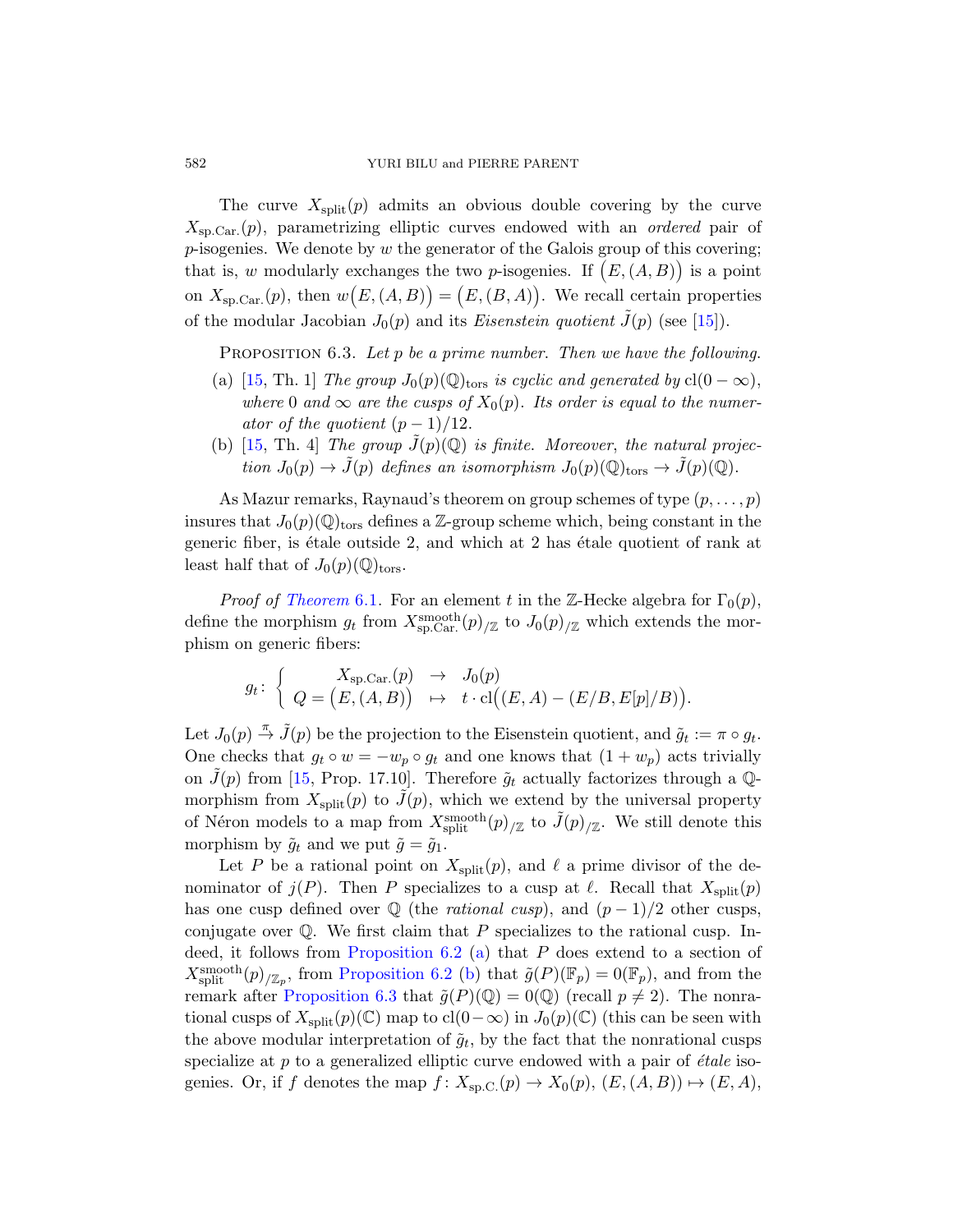one has  $g_1 = cl(f - w_p f w)$ , and as  $f(c_i) = 0 \in X_0(p)$  for  $c_i$  a nonrational cusp and w permutes the c<sub>i</sub>s, one sees that  $\tilde{g}(c_i) = cl(0 - \infty)$ . For more details see, for instance, the proof of Proposition 2.5 in [\[19\]](#page-15-10)). Therefore, as we assumed  $p \geq 37$ , [Proposition 6.3](#page-13-0) implies that if P specializes to a nonrational cusp at  $\ell$ then  $\tilde{q}(P)$  would not be 0 at  $\ell$ , a contradiction.

Now we use the winding quotient (see, for instance,  $[18]$ ). Take an  $\ell$ adically maximal element t in the Hecke algebra which kills the winding ideal  $I_e$ . Again, as  $t(1+w_p) = 0$ , the above morphism  $g_t$  factorizes through a morphism  $g_t^+$  from  $X_{\text{split}}^{\text{smooth}}(p)_{/\mathbb{Z}}$  to  $t \cdot J_0(p)_{/\mathbb{Z}}$ . Moreover  $g_t^+(P)$  belongs to  $t \cdot J_0(p)(\mathbb{Q})$ , hence is a torsion point, as  $t \cdot J_0(p)$  is isogenous to a quotient of the winding quotient of  $J_0(p)$ . As above, by looking at the fiber at p, we see that  $g_t^+(P) = 0$ at  $p$ , hence at the generic fiber as well. We then easily check by use of the q-expansion principle, as in [\[18,](#page-15-11) Th. 5], that  $g_t^+$  is a formal immersion at the specialization  $\infty(\mathbb{F}_{\ell})$  of the rational cusp on  $X_{\text{split}}(p)$ . This allows us to apply the classical argument of Mazur (see e.g. [\[17,](#page-15-5) proof of Cor. 4.3]), yielding a contradiction; therefore P is not cuspidal at  $\ell$ .

# References

- <span id="page-14-8"></span>[1] D. BERTRAND, Hauteurs et isogénies,  $Astérisque$  183 (1990), 107–125. [MR 1065157.](http://www.ams.org/mathscinet-getitem?mr=1065157) [Zbl 0729.14025.](http://www.zentralblatt-math.org/zmath/en/search/?q=an:0729.14025)
- <span id="page-14-3"></span>[2] Y. Bilu and P. Parent, Integral j-invariants and Cartan structures for elliptic curves, C. R. Math. Acad. Sci. Paris 346 (2008), 599–602. [MR 2423260.](http://www.ams.org/mathscinet-getitem?mr=2423260) [Zbl 1165.11053.](http://www.zentralblatt-math.org/zmath/en/search/?q=an:1165.11053) [doi: 10.1016/j.crma.2008.04.002.](http://dx.doi.org/10.1016/j.crma.2008.04.002)
- <span id="page-14-6"></span>[3]  $\_\_\_\_\$  Runge's method and modular curves, *Internat. Math. Res. Notes* (2010), 31 pages, article ID rnq141. [doi: 10.1093/imrn/rnq141.](http://dx.doi.org/10.1093/imrn/rnq141)
- <span id="page-14-7"></span>[4] E. BOMBIERI, On Weil's "théorème de décomposition", Amer. J. Math. 105 (1983), 295–308. [MR 701562.](http://www.ams.org/mathscinet-getitem?mr=701562) [doi: 10.2307/2374261.](http://dx.doi.org/10.2307/2374261)
- <span id="page-14-4"></span>[5] I. Chen, Jacobians of modular curves associated to normalizers of Cartan subgroups of level  $p^n$ , C. R. Math. Acad. Sci. Paris 339 (2004), 187-192. [MR 2078072.](http://www.ams.org/mathscinet-getitem?mr=2078072) [Zbl 1106.11020.](http://www.zentralblatt-math.org/zmath/en/search/?q=an:1106.11020) [doi: 10.1016/j.crma.2004.04.027.](http://dx.doi.org/10.1016/j.crma.2004.04.027)
- <span id="page-14-1"></span>[6] A. C. Cojocaru, On the surjectivity of the Galois representations associated to non-CM elliptic curves, Canad. Math. Bull. 48 (2005), 16–31, with an appendix by Ernst Kani. [MR 2118760.](http://www.ams.org/mathscinet-getitem?mr=2118760) [Zbl 1062.11031.](http://www.zentralblatt-math.org/zmath/en/search/?q=an:1062.11031)
- <span id="page-14-2"></span>[7] A. C. Cojocaru and C. Hall, Uniform results for Serre's theorem for elliptic curves, Int. Math. Res. Not. 2005 (2005), 3065–3080. [MR 189500.](http://www.ams.org/mathscinet-getitem?mr=189500) [Zbl 1178.11045.](http://www.zentralblatt-math.org/zmath/en/search/?q=an:1178.11045) [doi: 10.1155/IMRN.2005.3065.](http://dx.doi.org/10.1155/IMRN.2005.3065)
- <span id="page-14-9"></span>[8] G. FALTINGS, Endlichkeitssätze für abelsche Varietäten über Zahlkörpern,  $In$ vent. Math. 73 (1983), 349–366. [MR 718935.](http://www.ams.org/mathscinet-getitem?mr=718935) [doi: 10.1007/BF01388432.](http://dx.doi.org/10.1007/BF01388432)
- <span id="page-14-5"></span>[9] K. Kato, p-adic Hodge theory and values of zeta functions of modular forms, Astérisque 295 (2004), ix, 117-290. [MR 2104361.](http://www.ams.org/mathscinet-getitem?mr=2104361)
- <span id="page-14-0"></span>[10] A. Kraus, Une remarque sur les points de torsion des courbes elliptiques, C. R. Acad. Sci. Paris Sér. I Math. 321 (1995), 1143-1146. [MR 1360773.](http://www.ams.org/mathscinet-getitem?mr=1360773) [Zbl 0862.11037.](http://www.zentralblatt-math.org/zmath/en/search/?q=an:0862.11037)